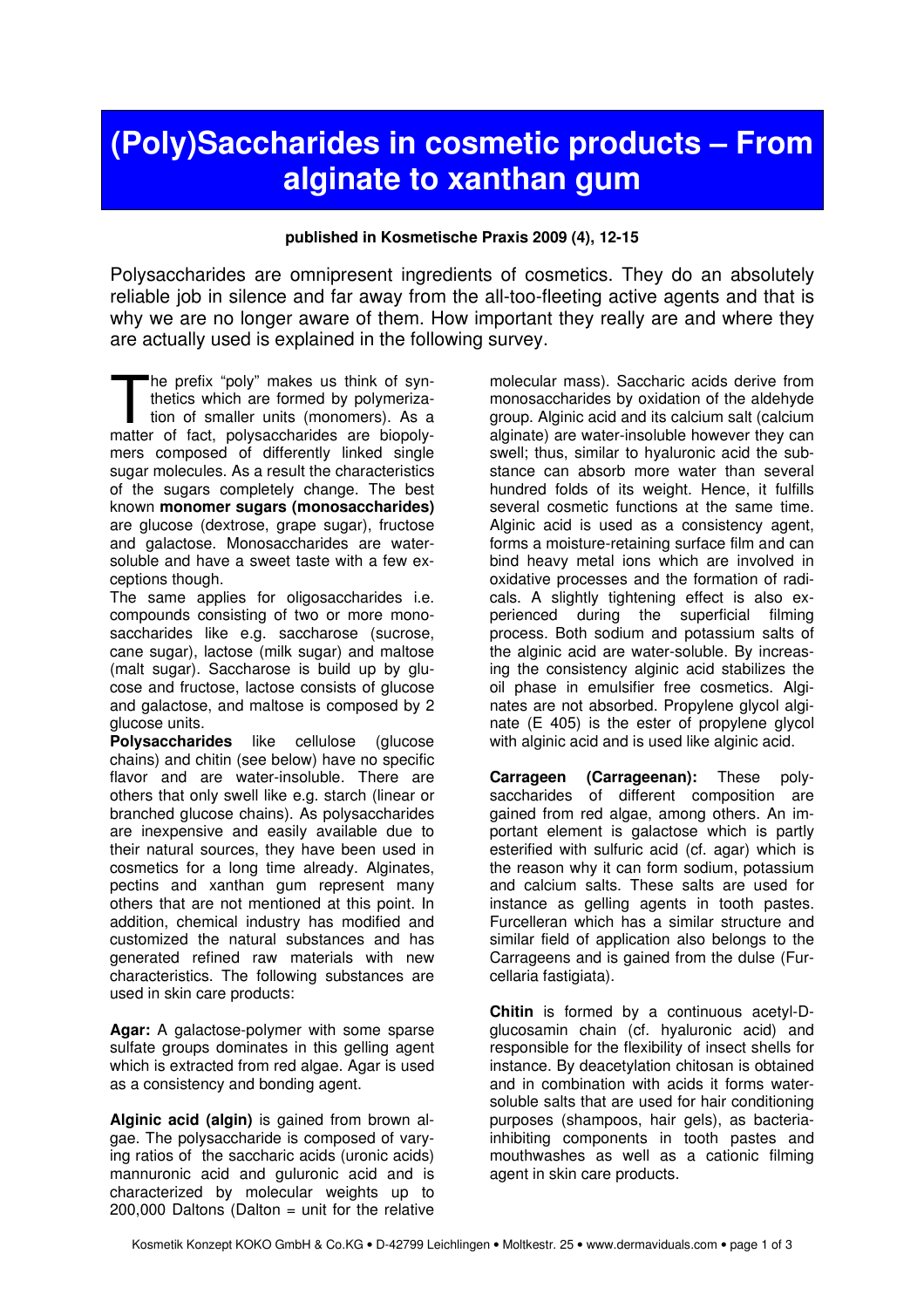CM-Glucan: Glucans generally are biopolymers of the glucose. There are alpha- and beta-glucans. Starch and glycogen (see below) e.g. belong to the alpha-glucans whereas cellulose is a beta-glucan. CM-glucan is a specific glucan which is gained from the cell walls of baker's yeast and then modified in a chemical process (carboxymethylation). As a result, the polysaccharide can form water-soluble sodium salts (INCI: Sodium Carboxymethyl Betaglucan). CM-glucan has skin-protecting and tightening features. It is an appropriate substance for the sensitive skin as it provides basic protection against UVA radiation. It is used for the skin care after peeling and laser treatments, after shaving as well as an additive for body lotions.

CMC is the abbreviation for carboxy methyl cellulose which is also called sodium cellulose glycolate. CMC is gained by chemical modification of cellulose similar to the CM-glucan processing. It forms water-soluble sodium salts which have thickening properties and are used in cleansing and washing products as highly effective carriers for dirt particles.

Dextrins are gained from starches by treatment with heat and acids. The fractions formed this way are water-soluble in contrast to the raw materials and have differently sized chains depending on the manufacturing process. Interesting for the cosmetic use above all are cyclodextrins which are formed by enzymatic degradation of starch. Cyclodextrins have cylinder-shaped cavity structures and may encapsulate organic compounds with the effect that their solubility in water is increased. They absorb scents (deodorant products) however can also retain perfumes which they slowly release then. Due to these characteristics they are also used as active agent carriers.

Glycogen is a widely branched polysaccharide with a molecular mass of 1 –10 mega Dalton and apart from a rather low percentage of proteins it mainly consists of glucose and forms the natural energy reserve of the body. Its structures partially match with the branched amyl pectin which, along with the linear amylose is one of the two elements of vegetable starch. Like microcrystalline cellulose, starch is an additive for powders.

Guar gum gained from the guar bean (Cyamopsis tetragonoloba) is a component of tenside containing products especially shampoos. It has anti-static effects and gives hair a good grip. Main component of guar gum is the polysaccharide guaran with mannose and galactose at a 2:1 ratio. Carob bean gum (Ceratonia siliqua) has a similar composition.

**Gum arabic** from the Arab gum tree (Accacia Senegal) consists of intricately branched polysaccharide chains which contain different monosaccharides like galactose and arabinose as well as glucuronic acid which derives from glucose. The polysaccharide originates from the juice of different African accacia species. Its alkali and alkaline earth salts are used as thickening agents.

Hydroxypropyl Starch Phosphate (HSP) (E 1442) is gained by esterification of hydroxypropyl starch (modified starch) with phosphoric acid. Both substances are found in food products and cosmetics as thickening agents and stabilizers of emulsions. Analogous to hydroxypropyl cellulose (HPC), hydroxypropyl starch (E1440) is produced by a reaction of propylene oxide (PO) with starch.

Hyaluronic acid is a natural polysaccharide of the body consisting of D-glucuronic acid and N-acetyl-D-glucosamin units on a rotating basis. Nowadays it is produced biotechnologically and can retain considerable amounts of water. Compared with other polysaccharides it excellently adheres to the keratin of the skin and thus forms a very flexible film on the skin surface which has plumping and smoothing effects. Low molecular hyaluronic acid fractions are also released as signal substances during inflammations. Further details can be found in Kosmetische Praxis 2008 (4), 16-18.

Hydroxyethyl cellulose (HEC) is gained by chemical derivatization of cellulose with ethylene oxide (EO). Together with hydroxypropyl cellulose (HPC) and hydroxypropylmethyl cellulose (HPMC, hypromellose) it is a widely used thickening agent in aqueous formulations. Depending on manufacturing conditions and quality, HEC may contain EO side chains if it continues to react with ethylene oxide. In contrast to other cellulose derivatives like methyl cellulose, the HEC in skin care products forms flexible water retaining films. Depending on the manufacturing process in both HPC as well as HMPC side chains may form as by-products like in HEC which is caused by the reaction of cellulose with propylene oxide (PO).

Methyl cellulose (MC) develops by etherification of free cellulose hydroxyl groups. As a result the cellulose becomes water dispersible and can form gels on the one hand; on the other hand the lipophilicity will increase with the methyl groups. This leads to the fact that it also obtains emulsifying features. Hence, it